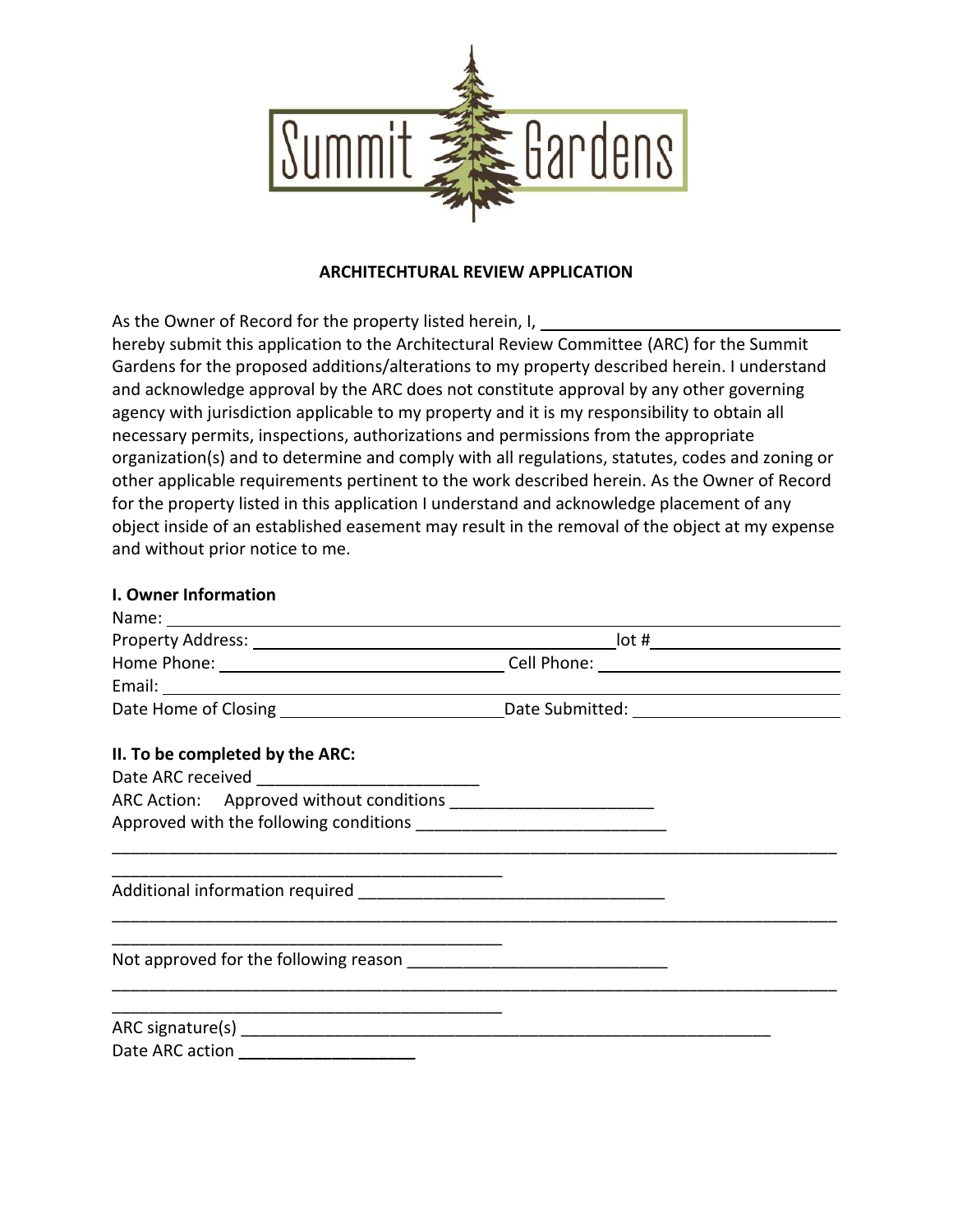#### **III. Proposed Additions or Alterations**

*The following reflect the most often requested approvals within Summit Gardens. If you wish to apply for something not listed herein, please select the 'other' section below for your request.* 

**A. Fences** – A plat showing the location of the proposed fence along with a picture of the proposed fence is required with this application.

| Materials/Color: |  |
|------------------|--|
| Style:           |  |
| Height:          |  |

**B. Landscaping** – A plat showing the location of the proposed landscape additions / alterations is required with this application and a picture of the current landscaping. If needed, please attach an additional planting plan to this application.

| Locations:    |  |
|---------------|--|
| Types:        |  |
| Planted Size: |  |
| Mature Size:  |  |

**C. Decks–** A plat showing the proposed location of the addition along with a picture and a cross section view of the structure is required with this application. Also provide a link to the product on line.

| Dimensions:        | Height at Eaves: | Ridge Height: |
|--------------------|------------------|---------------|
| Height off Ground: | Materials:       |               |
| Color:             |                  |               |

**D. Satellite Dish –** Installation must be on the roof of the structure or other location that minimizes visibility from the street or front of the residence. A picture and plat showing the location of the dish is required with this application. **ARB APPROVAL IS REQUIRED BEFORE ANY DISH IS INSTALLED.** 

Location:

**F. Other Feature** – Application requirements for other features vary depending on the nature of the application. Please contact your Association Manager for a list of the required, supporting information to be submitted with your application. General Description: University of the Contractor of General Assembly